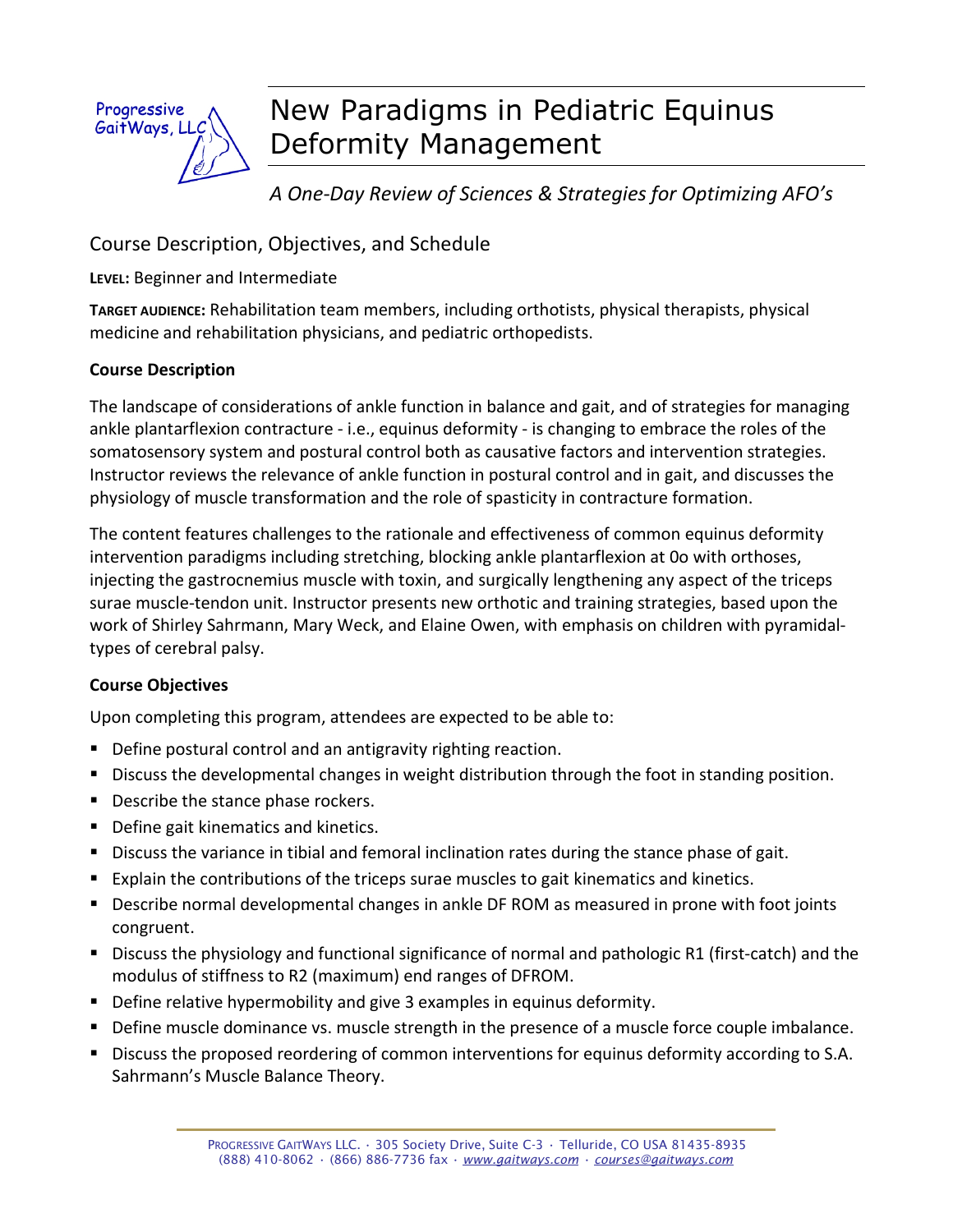- **Using Sahrmann's principles, explain the flaw in using stretching, toxin injections, or surgical** lengthening to weaken the ankle plantarflexors in equinus deformity.
- **Explain the rationale for "tuning" the orthosis and shoe, and suggest three tuning strategies for** implementing the new equinus deformity management paradigm.
- **Explain the purpose of managing orthotic degrees of freedom.**
- **•** Describe the components of a weight-line and weight-shift training program and the necessity for implementation with tuned orthotic interventions.

#### **Program Schedule:**

| <b>Start</b> | <b>Topic</b>                                                                                                                                                              | <b>Contact hours</b> |
|--------------|---------------------------------------------------------------------------------------------------------------------------------------------------------------------------|----------------------|
| 8:00         | Registration                                                                                                                                                              |                      |
| 8:30         | Introduction - What have we been doing about equinus deformity (EQD)<br>prevention and management? How has it been working?                                               | 50                   |
| 9:00         | Controlling the body center of mass (COM): Contributions from<br>somatosensory receptors & massed practice of preliminary skills to effective<br>upright postural control | 1.00                 |
| 10:00        | Short Break - 15 minutes                                                                                                                                                  |                      |
| 10:15        | Gait Kinematics Feed Kinetics: Ideal Ankle and Foot Function in the<br><b>Stance-Phase Rockers</b>                                                                        | .75                  |
| 11:00        | Connecting Postural Control Problems and Somatosensory Deficits<br>to Equinus Deformity (EQD) Development                                                                 | .50                  |
| 11:30        | Sahrmann's Approach to Muscle Imbalances: Implications in Equinus<br><b>Deformity Management</b>                                                                          | .50                  |
| 12:00        | Lunch                                                                                                                                                                     | $-$                  |
| 1:00         | Ankle ROM Assessment: Proposed Method & Relevance of R1 and Stiffness                                                                                                     | .75                  |
| 1:45         | Posting (i.e. "Tuning") Modifications for EQD: Rationale and Strategies                                                                                                   | .75                  |
| 2:30         | Short Break - 15 minutes                                                                                                                                                  | $\overline{a}$       |
| 2:45         | The Place for Serial Casting in the New Paradigm for EQD Management                                                                                                       | .50                  |
| 3:15         | Case-Based Review of Orthotic Designs for Neuromotor Re-education                                                                                                         | 1.00                 |
| 4:15         | Hypoextensiblity Management Using Physiologic Adaptation                                                                                                                  | .25                  |
| 4:30         | Short Break - 15 minutes                                                                                                                                                  | --                   |
| 4:45         | Videotaped Case                                                                                                                                                           | .50                  |
| 5:15         | <b>Questions &amp; discussion</b>                                                                                                                                         | .25                  |
| 5:30         | Turn in evals and adjourn                                                                                                                                                 | $\overline{a}$       |
|              | <b>Didactic Contact Hours:</b>                                                                                                                                            | 7.25                 |